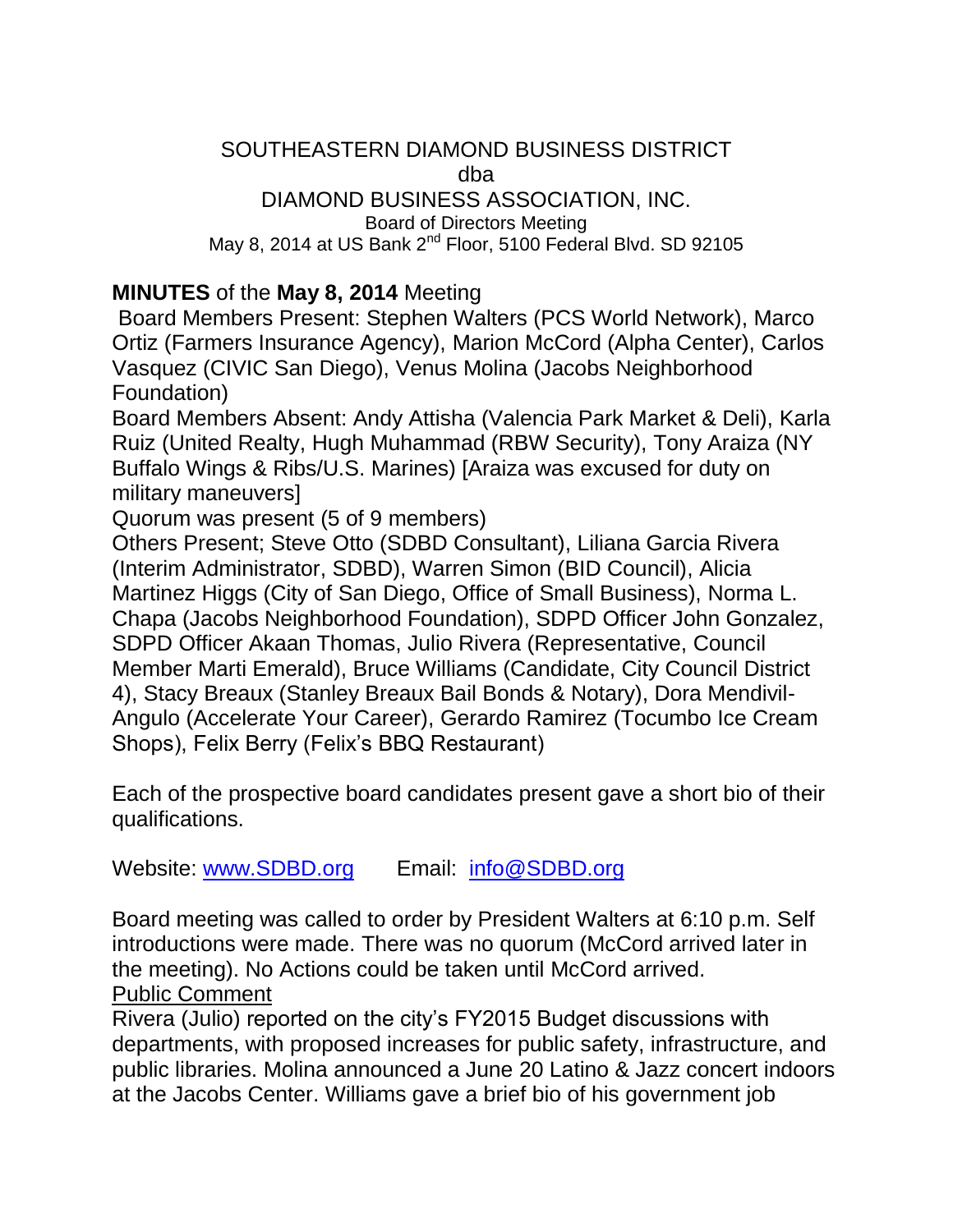positions (served under 2 mayors [Golding, Murphy] and with former CD4 Councilmember Tony Young) and now as a candidate for CD4; he urged all citizens to vote on June 3.

SDPD Officers Thomas and Gonzalez gave a brief report on their CD4 activities as Community Relations Officers. They distributed a SDPD Southeastern Division Resource Phone List.

McCord arrived at 6:25 pm.

Walters reconvened the board meeting now with a quorum.

Meeting Minutes of April 10, 2014:

# *Motion to approve the Minutes of the April 10, 2014 meeting Marco Ortiz/ Venus Molina Vote: 5-0-0 motion passed*

Financial Reports for March 2014

They were received and filed.

Executive Committee Report: Walters reported on the following items: 1 Revisions to Administrative Policies & Procedures Manual: Continued 2 Amend the ByLaws: needs 2/3's vote of Directors (6 members constitute a 2/3s vote, but only 5 of 9 were present); no vote could be taken at this meeting)

3 Adopt Personnel Policies & Procedures Manual: Continued

After discussion, it was decided that President Walters will call a special meeting of the board before the regular board meeting date in June to vote on the Amendments to the ByLaws as this action is need to clarify the qualifications of the members to be a candidate for a seat on the board, and also to define the fees for Associate Members. A minimum of 6 board members will be needed to pass the Amendment to the ByLaws.

### *Motion to authorize the President to be the Authorized Signer on SDBD/DBID documents Venus Molina/Carlos Vasquez 5-0-0 motion passed*

# Board Election Actions

*Motion that the Directors confirm the Nomination Committee report of a list of candidates for the June Annual Meeting & Elections, consider additional candidates, close nominations, adapt a slate of candidates, order preparation of ballots; further, appoint an Election Committee of*